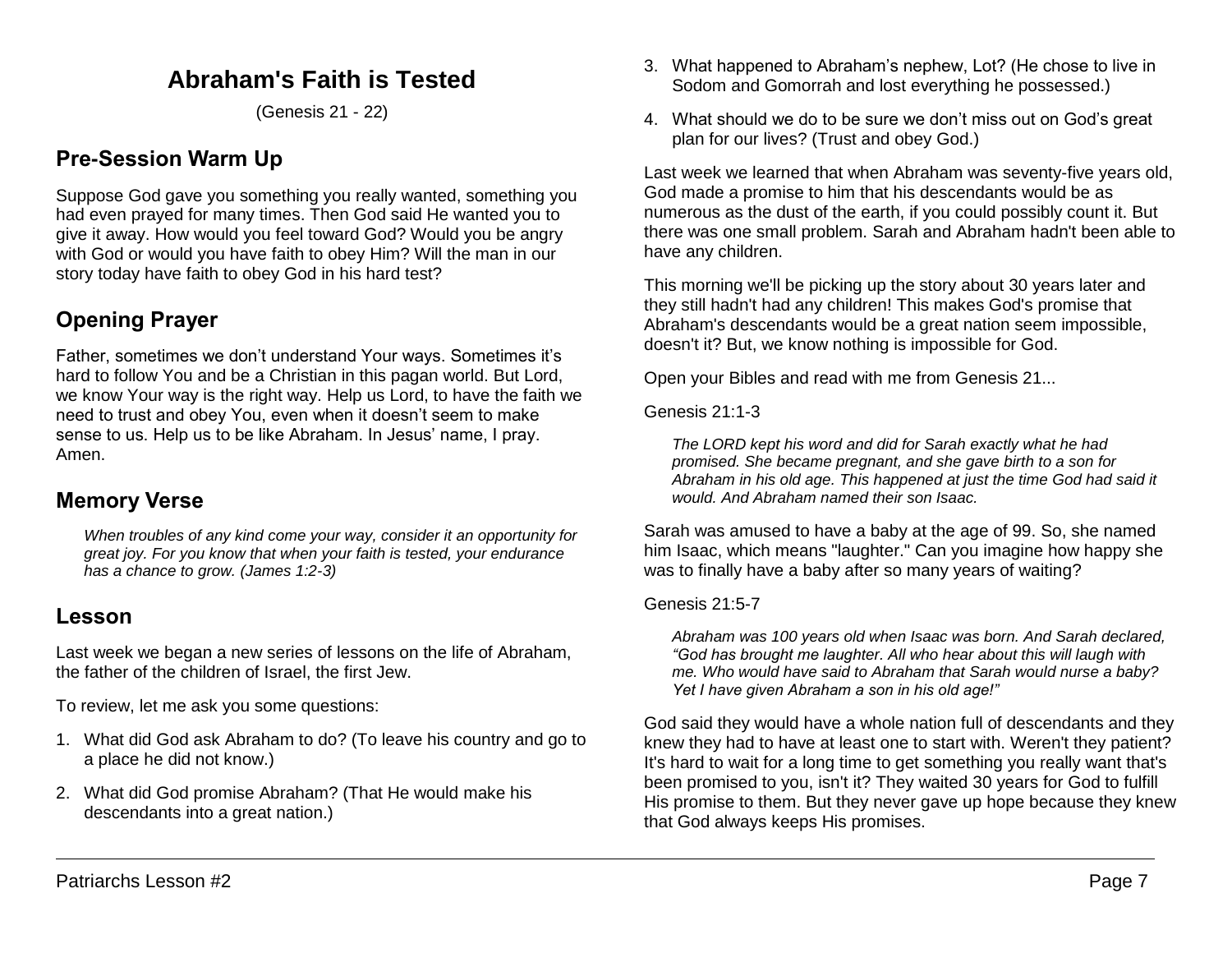But some time later God tested Abraham by asking him to do what must have been the hardest thing in the world for him to do.

#### Genesis 22:1-2

*Some time later, God tested Abraham's faith. "Abraham!" God called. "Yes," he replied. "Here I am." "Take your son, your only son—yes, Isaac, whom you love so much—and go to the land of Moriah. Go and sacrifice him as a burnt offering on one of the mountains, which I will show you."*

Isaac was a young man by this time. How could God possibly fulfill His promise to Abraham's descendants if Isaac was killed now? God was truly testing Abraham's faith by asking him to sacrifice the promised son for whom he had waited so long. God wanted Abraham to show that he put Him first. God never intended to allow him to kill his son.

Abraham didn't understand God's purposes, but he obeyed and began the journey the next morning...

#### Genesis 22:3

*The next morning Abraham got up early. He saddled his donkey and took two of his servants with him, along with his son, Isaac. Then he chopped wood for a fire for a burnt offering and set out for the place God had told him about.*

Surely Abraham could not understand why God was asking him to kill his only son. Can you imagine how hard this was for Abraham?

Abraham knew God loved him and that he could trust Him even in this hard test. Abraham was showing how much faith he had in God by obeying Him and not questioning.

Did you know that God tests you and me? He uses these tests to strengthen our faith.

James 1:2-3 says, "*When troubles of any kind come your way, consider it an opportunity for great joy. For you know that when your faith is tested, your endurance has a chance to grow*."

Tests strengthen and confirm our faith in God and they make us better able to help others who are also going through hard times.

God wants you to have faith to obey Him even when it's hard. He wants us to remember that He is in control of all things and has a special plan that He is carrying out in each of our lives.

Are there times when it is hard to trust God? Maybe during a thunderstorm? Hard times cause us to put more faith in God. Can you think of a time when you felt helpless and sad? Have your parents argued or have they been separated or divorced? Has someone in your family died? Has someone made a promise to you that they didn't or couldn't keep? These are all hard things that could make you get angry with God or feel discouraged. But, if you realize God is in control and you put your faith in His promises, you'll obey even though you don't understand, just like Abraham did. When you live by faith in God that means you truly believe God's promises and obey Him no matter what. Sometimes that isn't easy, but God will provide strength and courage. Remember that God doesn't cause the bad things to happen, but He promises that all things will work together for good for those that love God and are called according to His purpose.

What are some of the promises of God? He will:

- Never leave you.
- Always comfort you.
- Strengthen you.
- Supply all your needs.
- Be your helper.
- Direct your paths.

God had asked Abraham to do a very difficult thing, but Abraham was so confident in the Lord that he immediately obeyed.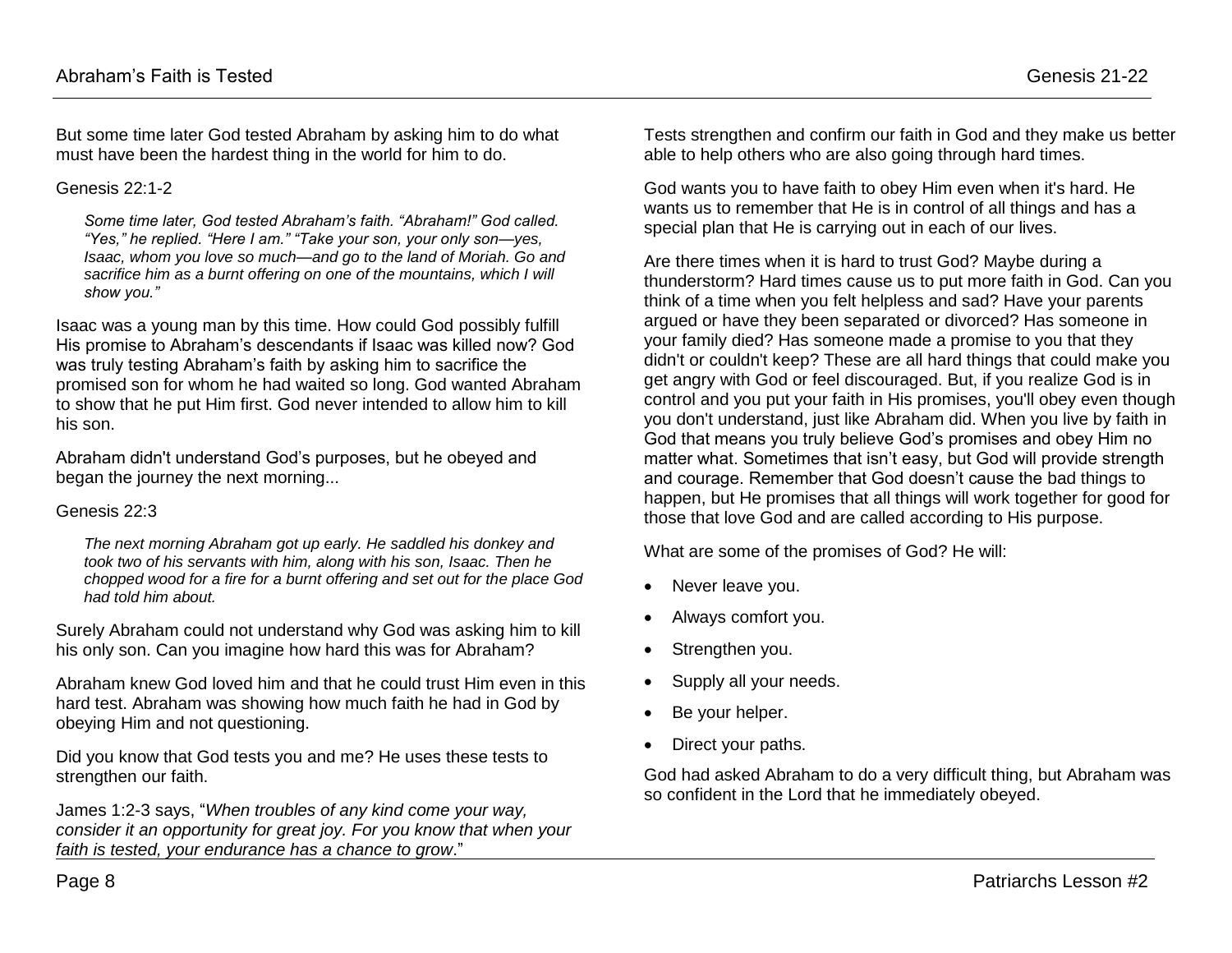#### Genesis 22:4-6

*On the third day of their journey, Abraham looked up and saw the place in the distance. "Stay here with the donkey," Abraham told the servants. "The boy and I will travel a little farther. We will worship there, and then we will come right back." So, Abraham placed the wood for the burnt offering on Isaac's shoulders, while he himself carried the fire and the knife. As the two of them walked on together,* 

Notice that Abraham said, "we will come back to you." He knew that God had some plan to fulfill the promise even if he didn't know what it was. He knew that God could even bring Isaac back to life again if He wanted to (Hebrews 11:19). Abraham had faith that both he, and his son, would return.

Can you imagine what Isaac was thinking about all this? Let's read...

#### Genesis 22:7-8

*Isaac turned to Abraham and said, "Father?" "Yes, my son?" Abraham replied. "We have the fire and the wood," the boy said, "but where is the sheep for the burnt offering?" "God will provide a sheep for the burnt offering, my son," Abraham answered. And they both walked on together.* 

Abraham's answer showed that he had faith in God's greater purpose in all things.

#### Genesis 22:9

*When they arrived at the place where God had told him to go, Abraham built an altar and arranged the wood on it. Then he tied his son, Isaac, and laid him on the altar on top of the wood.*

So Abraham built an altar and tied his only son to it! Notice that Isaac did not try to resist his father. He also had faith in God and was obedient. They both knew that God never makes mistakes. They trusted God completely and knew they must obey Him.

#### Genesis 22:10-12

*And Abraham picked up the knife to kill his son as a sacrifice. At that moment the angel of the LORD called to him from heaven, "Abraham! Abraham!" "Yes," Abraham replied. "Here I am!" "Don't lay a hand on the boy!" the angel said. "Do not hurt him in any way, for now I know that you truly fear God. You have not withheld from me even your son, your only son."* 

As Abraham raised the knife to kill Isaac, the Lord stopped him. Now God knew that Abraham loved Him more than even his only son. Abraham had shown his faith by obeying God without questioning.

God wants you to have faith to obey Him even when it's hard. Do you have that kind of faith in God? Did you know that your actions show how much you really trust Him? If you are really God's child and your faith is in Him, others will know it because of the way you act--you will obey the Lord even when it's hard.

When Abraham lifted the knife to kill Isaac, God knew that he would hold nothing back, Abraham was willing to give everything to God, even his only son.

#### Genesis 22:13

*Then Abraham looked up and saw a ram caught by its horns in a thicket. So he took the ram and sacrificed it as a burnt offering in place of his son*

God provided a substitute; Abraham offered the ram instead of Isaac.

This story is a wonderful picture of what God did for us. He provided a way for your sins and mine to be forgiven. He sent the Lord Jesus, His only son, to die on the cross in our place. He was our Substitute. Jesus didn't deserve to die, for He was innocent, without sin. But He was willing to die for your sins and mine. We should have died for our own sins, but God provided the perfect sacrifice to take our place. Jesus died, was buried, and rose again. Acts 16:31 says, "Believe on the Lord Jesus Christ, and you will be saved."